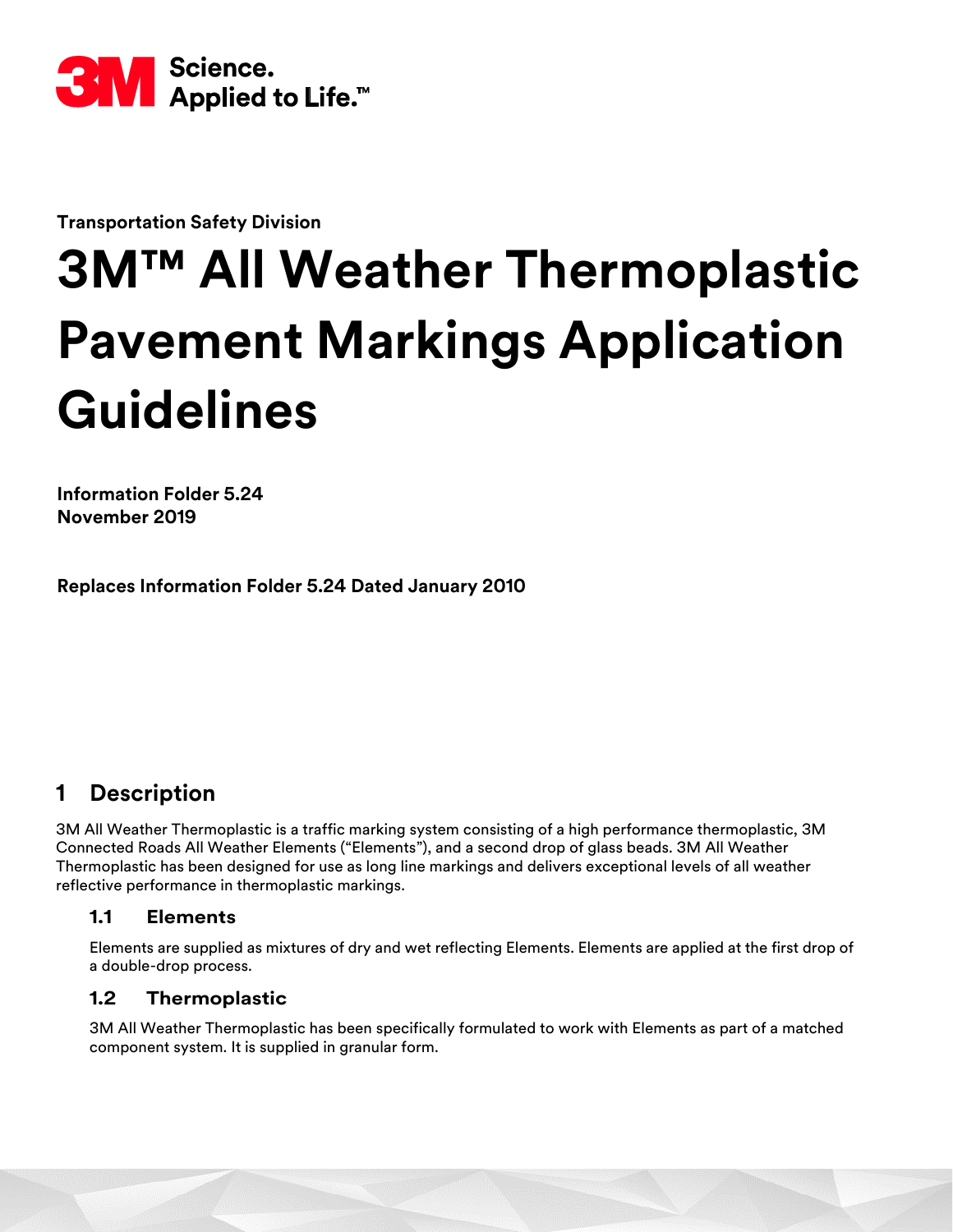# **2 Equipment Description**

3M All Weather Thermoplastic is applied using specialized mobile trucks or application carts specifically designed to apply molten thermoplastic materials and double drop reflective media in continuous and skip-line patterns. 3M All Weather Thermoplastic may be applied using the three following methods:

#### **Screed Application**

Material is delivered from a trough or shoe and applied at a minimum thickness of 90 mils (2.3 mm). Layers as thin as 90 mils (2.25 mm) may be used when the thermoplastic is being applied over existing pavement markings.

#### **Extrusion (or ribbon) Application**

Material is applied with an auger or under pressure. Extrusion methods generally apply layers with thicknesses of 90 mils (2.25 mm) or more.

#### **Spray Application**

Air assisted pressurized application.

3M All Weather Thermoplastic is best applied at thicknesses of at least 90 mils (2.25 mm). If thinner applications are being considered, contact 3M Technical Service at 800-553-1380 for further information, including application conditions and restrictions.

**Note:** Target thicknesses for all application methods depend on both agency requirements and the roughness of the pavement surface.

#### **Melt Vessel**

The thermoplastic melt vessel must be capable of providing continuous uniform heating to the thermoplastic at a normal operating temperatures of 400-440  $\degree$ F (204-227  $\degree$ C) and it must be equipped with a thermostatic temperature control to maintain the operating temperature. The melt vessel must also sufficiently agitate the molten thermoplastic material to maintain a homogeneous mixture without stratification.

# **3 Surface Preparation**

Successful completion of a 3M All Weather Thermoplastic pavement marking project requires proper conditions and that proper application techniques be used. Following the application procedure described below will contribute significantly to the success of your 3M All Weather Thermoplastic pavement marking project.

**Note:** Contact 3M Technical Service at 800-553-1380 for questions regarding surface preparation methods.

#### **3.1 Temperature**

3M All Weather Thermoplastic systems should be applied only under the following temperature conditions:

#### **Screed or Extrusion applications**

Air and pavement temperatures of at least 50  $\degree$ F (10  $\degree$ C) and rising.

#### **Spray applications**

Air and pavement temperatures of at least 55 °F (13 °C) and rising.

**Note:** Wind (wind chill) can accelerate cooling. Do not apply 3M All Weather Thermoplastic when wind chill temperatures are 45 ºF (7 ºC) or lower, regardless of the atmospheric temperature. Also note that shaded pavement can be cooler than the ambient temperature.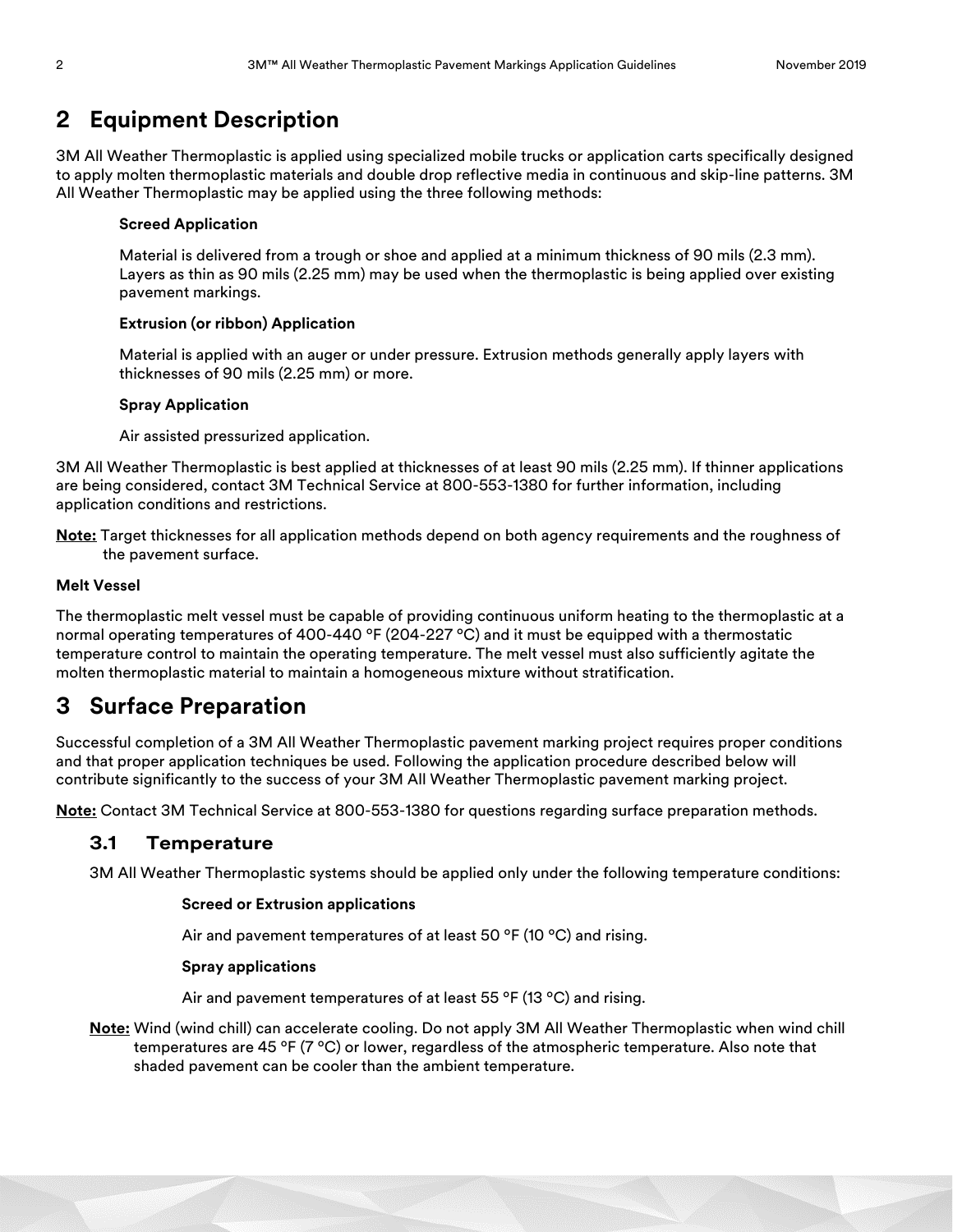#### **3.2 Moisture**

Road surfaces must be clean and dry prior to the application of 3M All Weather Thermoplastic. After periods of prolonged rainfall, use extra caution to verify that the pavement is completely dry prior to application. Avoid applying thermoplastic where dew is present.

#### **3.3 Quick Moisture Test**

Tape a 12"x12" square of clear plastic wrap on an area exposed to sunlight. (Shaded areas can produce unreliable results.) Examine the underside of the plastic wrap after 15-30 minutes. If moisture is present, delay application until no moisture is noted for the test.

#### **3.4 Oil, Debris, and Dust**

The pavement surface must be free of oil, dirt, dust, grease, and all other similar foreign materials at the time of application.

To ensure a clean surface, it should be blown with a high-velocity high-pressure air source (185 cfm, 90 psi) to remove any loose material prior to application of 3M All Weather Thermoplastic. Use a grinder or shot blaster to remove any automotive fluid surface contamination, such as oil or grease.

**Note:** Refer to the [3M Road Surface Guide](http://multimedia.3m.com/mws/media/99528O/stamarktm-road-surface-guide.pdf) for surface preparation guidelines for questionable road surfaces.

#### **3.5 New Asphalt Cement Concrete (ACC)**

3M All Weather Thermoplastic may be applied directly to new ACC surfaces. Thermoplastic can be applied as soon as the asphalt material has cooled and can support the weight and movement of the application equipment. New asphalt surfaces must be free of excess oils and asphalt emulsions for thermoplastic pavement markings to adhere properly.

In general, new asphalt should be open to traffic for 3-7 days before laying thermoplastic markings. This helps prevent tracking of asphalt onto the surfaces of markings.

#### **3.6 Chip Seal or Slurry Seal**

3M All Weather Thermoplastic can be applied to chip seal or slurry seal surfaces. Allow slurry seal surfaces to completely cure per manufacturer's instructions prior to thermoplastic application. New chip seal surfaces must be swept clean of all loose aggregate prior to thermoplastic application. Incorporating a waiting period between the application of the chip seal and the application of the thermoplastic is beneficial, as it allows vehicles to wear off loose aggregate and improves thermoplastic adhesion to the road surface.

#### **3.7 Application Over Existing Pavement Marking Tape**

For best results, remove any existing pavement marking tape to expose at least 80% of the pavement surface before applying 3M All Weather Thermoplastic. Existing pavement markings should be removed using methods such as grinding, shot blasting, or sand blasting.

#### **3.8 Application Over Existing Liquid-Applied Markings**

3M All Weather Thermoplastic may be applied over most existing liquid pavement markings provided existing lines are well worn, have few intact beads, and are well anchored to the pavement surface. Existing liquid pavement marking lines with substantial bead coverage should be lightly ground to roughen their surfaces.

#### **3.9 Application Over Temporary Paint**

3M All Weather Thermoplastic can be applied over existing latex or water based temporary pavement marking paint provided the temporary paint is adequately adhered to the road surface. Existing temporary paint should have been applied at a dry mil thickness of 7-8 mils or less, be well worn, and have minimal glass bead presence. If existing temporary markings are epoxy or oil-based paint, they should be removed prior to application of 3M All Weather Thermoplastic.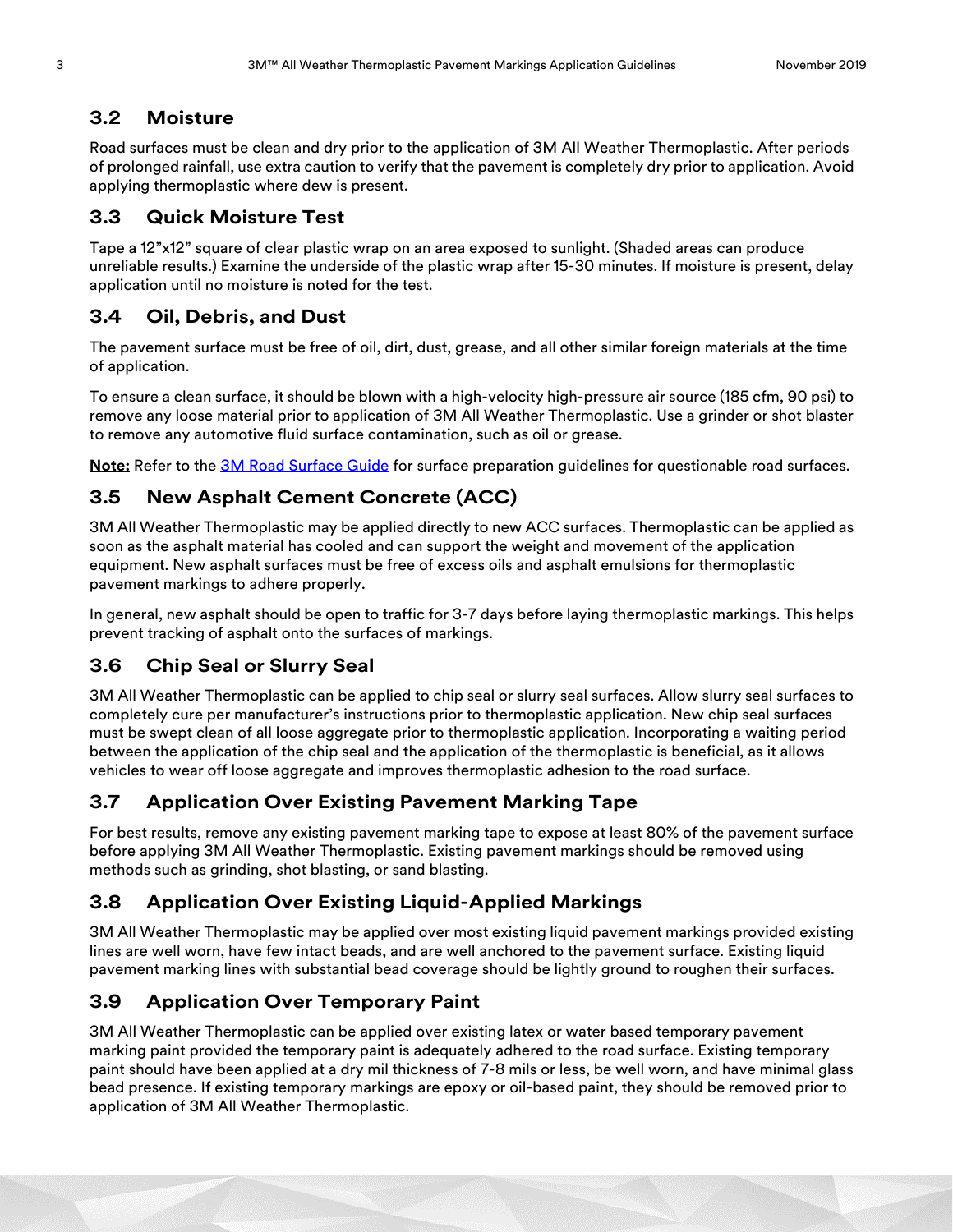#### **3.10 New Portland Cement Concrete (PCC)**

Contact 3M Technical Service at 800-553-1380 for guidance on any PCC application.

#### **3.11 Thermoplastic Application into Grooved Pavement**

3M All Weather Thermoplastic can be applied into properly prepared grooves cut into pavement surfaces. Applying pavement marking products into grooves provides several benefits, including enhanced protection of the pavement marking and retroreflective media from snowplow damage.

For more information regarding applying 3M All Weather Thermoplastic into grooves, see 3M Information [Folder 5.18](http://multimedia.3m.com/mws/media/156542O/if-5-18-grooving-guidelines-for-stamark-tapes-and-liquid.pdf), "Guidelines for Pavement Marking Applications in Grooved Pavement Surfaces."

#### **3.12 Primer Application**

Primer may be required when applying 3M All Weather Thermoplastic over existing pavement marking materials or old pavement surfaces. Contact 3M Technical Service at 800-553-1380 for further information regarding the use of primer when applying 3M All Weather Thermoplastic to worn surfaces or over existing markings.

# **4 Application Rates**

3M All Weather Thermoplastic must be applied at the proper thickness and all reflective media must be applied properly, and at correct rates, to achieve markings with optimal performance characteristics.

**Note:** Thermoplastic application requirements vary depending on pavement roughness. Pavement mixes with large aggregates, such as those used for open-grade friction courses and stone matrix asphalt mixes, require higher thermoplastic application rates than smoother pavement surfaces to achieve the same thickness above the pavement surface and prevent voids.

#### <span id="page-3-0"></span>**4.1 Thermoplastic Application Thickness**

The 3M All Weather Thermoplastic pavement marking system requires a minimum binder thickness of 90 mils (2.25 mm). This minimum thickness is typically used when refurbishing existing pavement markings. However, the target binder thickness for a particular project will depend on agency requirements and the roughness of the pavement surface to which the markings are being applied.

**Note:** Contact 3M Technical Service at 800-553-1380 for any applications requiring thicknesses of less than 90 mils (2.25 mm).

Prior to starting a project, apply a line of thermoplastic at a test location and verify that the required binder thickness is being applied.

To check the thickness of the thermoplastic being applied, lay a test line on a flat metal sheet and allow the thermoplastic to cool. After cooling, check the thickness of the material using a micrometer or metal plates of known thickness.

#### <span id="page-3-1"></span>**4.2 Reflective Media Application Rates**

Glass bead and Elements application rates are shown in Tables 1 and [2](#page-4-0), respectively.

**Table 1.** Glass bead application rates.

| <b>Units</b>                  | <b>Utah Blend</b> | Type 3 |
|-------------------------------|-------------------|--------|
| Pounds per 4-inch lineal foot | 0.048             | 0.026  |
| Grams per 4-inch lineal foot  | 22                | 12     |
| Pounds per 100 square foot    | 14.4              | 7.8    |
| Grams per square meter        | 710               | 388    |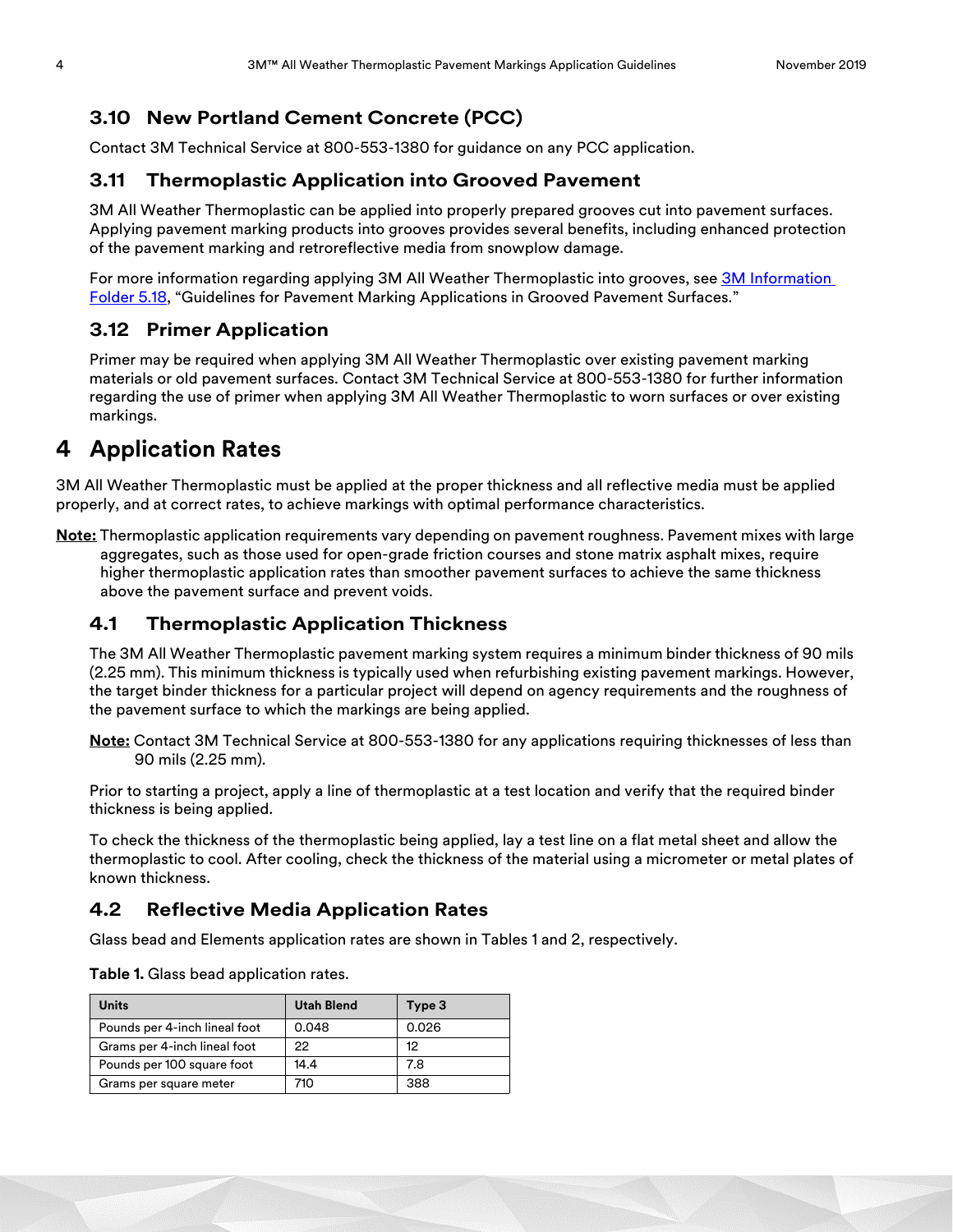<span id="page-4-0"></span>**Table 2.** 3M Connected Roads All Weather Elements application rates for smooth surfaces.

| <b>Units</b>                            | <b>Minimum for Smooth Surface</b> |
|-----------------------------------------|-----------------------------------|
| Pounds per 4-inch lineal foot           | 0.018                             |
| Pounds per mile, 4-inch width           | 93                                |
| Grams per 4-inch lineal foot            | 8                                 |
| Grams per square foot                   | 24                                |
| Grams per square meter                  | 260                               |
| Pounds per gallon - 20 mils ~240 ft/gal | 4.2                               |
| Pounds per gallon - 25 mils ~190 ft/gal | 3.4                               |
| Pounds/100 Sq ft                        | 5.3                               |

### **5 General Equipment Operating Procedures**

Consult your application equipment operator's manual and the appropriate bead/Elements gun operator's manual (available from the thermoplastic application equipment manufacturer and bead/Elements gun manufacturer, respectively) for specific limits regarding vehicle speeds and thermoplastic thicknesses. Application settings vary with equipment make and model; only employ those settings that have been specified by your equipment manufacturer for your specific application equipment.

Maintaining application equipment in good working order before and during applications helps avoid application issues.

When operating trucks, material temperatures and pressures must be maintained within acceptable ranges to effectively and consistently apply the thermoplastic.

**Note:** Inconsistent thermoplastic temperature and application speed controls can lead to markings with inconsistent appearances and properties.

Below are some general operating procedures that should be followed when applying 3M All Weather Thermoplastic.

#### **5.1 3M All Weather Thermoplastic Application Temperature (on the Road)**

#### **Ideal Application Temperature Range:**

400 ºF (204 ºC) to 420 ºF (215 ºC)

#### **Maximum Temperature:**

440 ºF (227 ºC)

**Note:** For further information regarding application temperatures above 420 ºF (215 ºC) contact 3M Technical Service at 800-553-1380.

**Note:** Use a non-contact thermometer for temperature monitoring.

#### **5.2 Number of Reheats Allowed:**

Granular Thermoplastic: **3 to 4**

Block Thermoplastic: **2**

**Note:** 3M All Weather Thermoplastic is supplied in a granular form only.

#### **Application Speed:**

8 mph (13 km/h) maximum. Limit speed to prevent beads and Elements from rolling.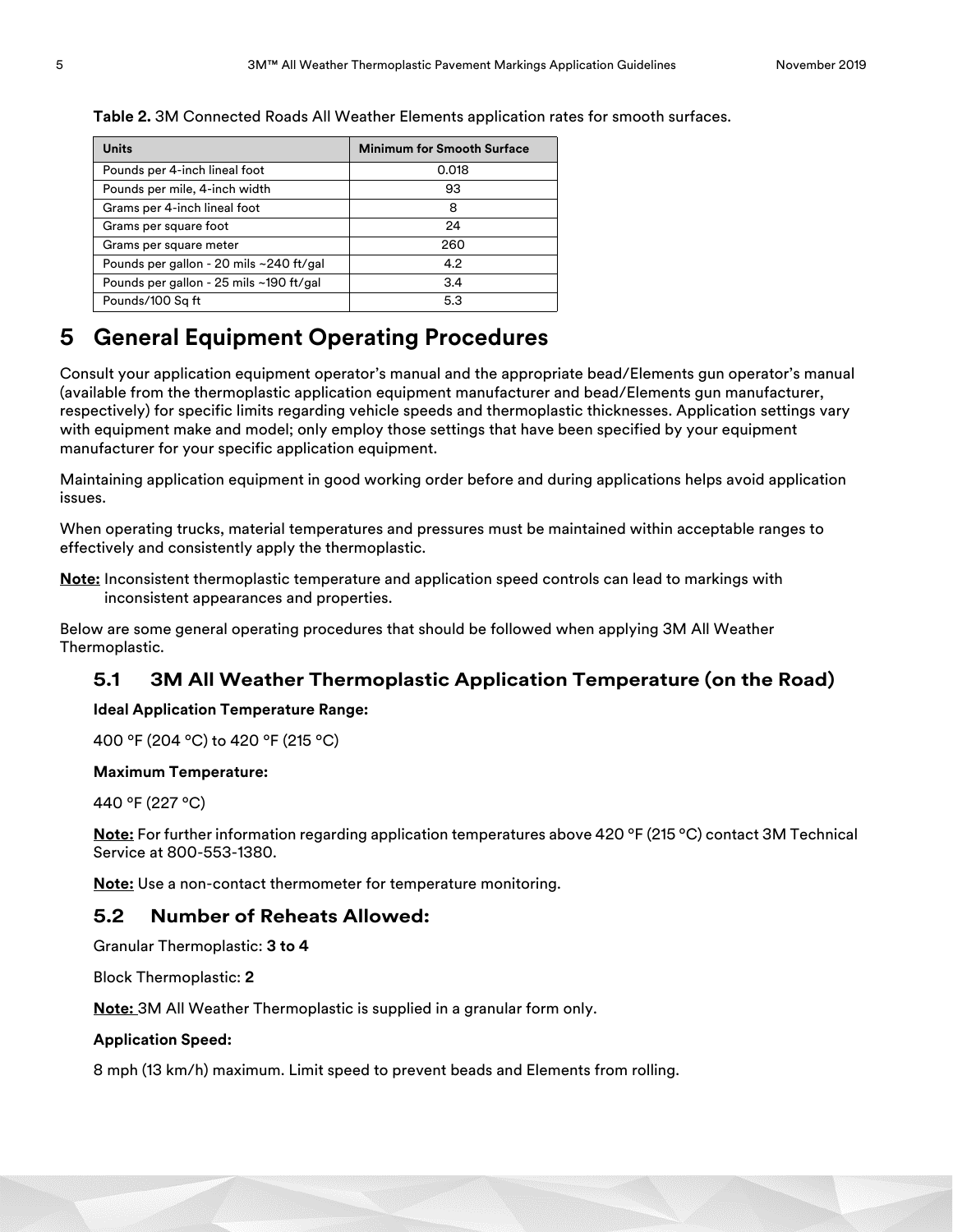#### **Bead and Elements Calibration for Trucks:**

Prior to starting a project, check bead and Elements calibrations using a pan to catch reflective media delivered from guns for a set period of time, usually 15-30 seconds. After collecting for a set period of time, pour the reflective media into a large graduated cylinder to determine the volume. Compare collected volumes to calibration rate tables, available from the truck or bead gun manufacturer, to verify that the reflective media application rates are correct (see Figure 1). For skip dash applications, verify that the bead and Elements delivery guns have been set so that they start and stop at the correct times relative to the liquid applicator. Adjust timings using the bead advance/retard controls as necessary. After all of the required adjustments have been made, apply another test line to verify that all application parameters have been adjusted correctly.

#### **For Carts:**

Run a short line at a fixed speed over a catch pan while delivering beads only, then do the same for Elements only. Weigh the recovered materials in the pan or measure their volumes using a graduated container.



**Figure 1.** Calibration tools.

### **6 Test Line Application**

Before starting application operations, lay a test line in a location where it can be safely checked for adherence to product specifications. Apply the test line to the road or place a long, narrow sheet of heavy duty tar paper on the road and apply a test line to the tar paper (Figure 5).



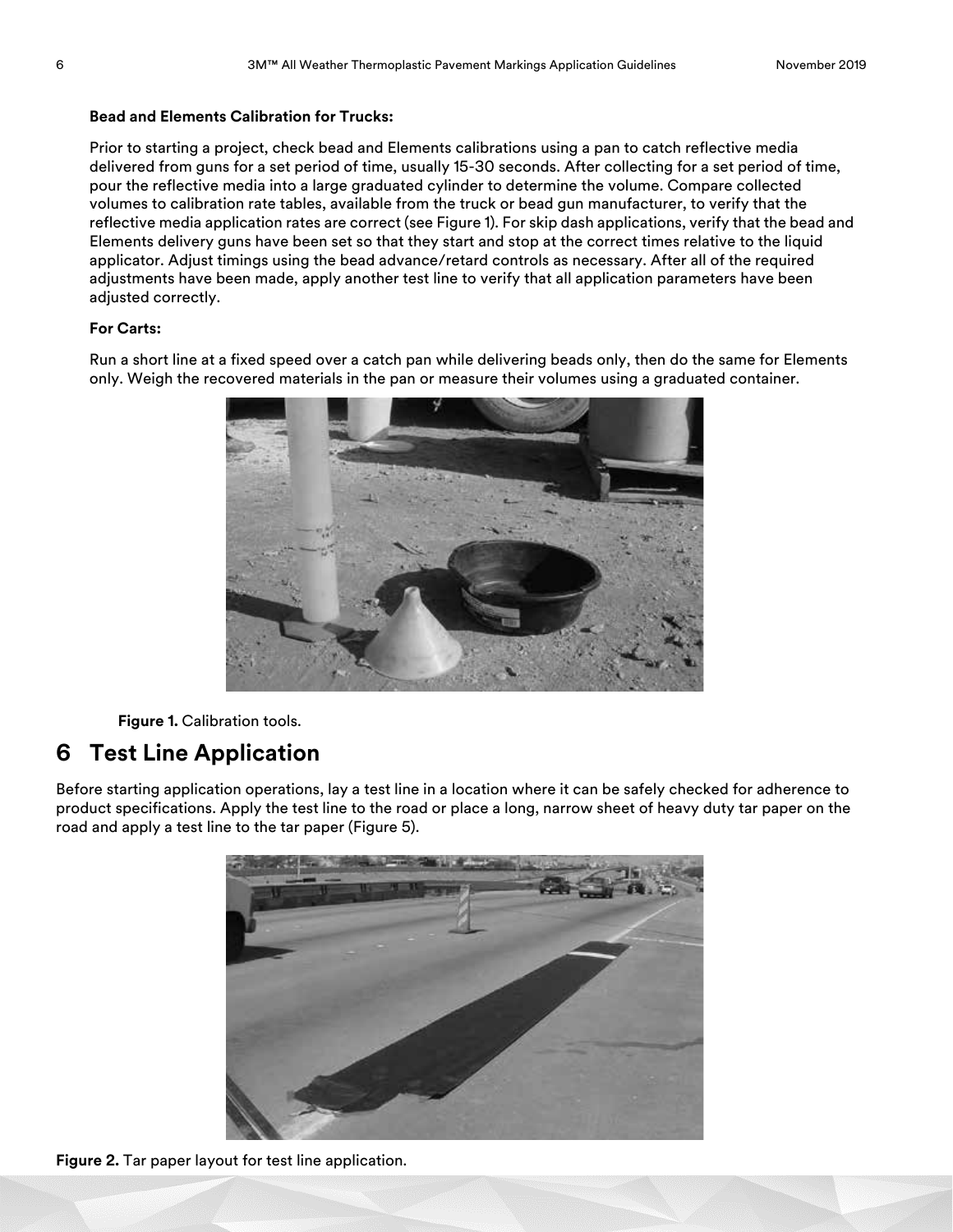After applying the test line, verify that it conforms to the thickness requirements outlined in the Sections [4.1](#page-3-0) and [4.2](#page-3-1)  of this document. Inspect the test line for width consistency, as well as uniformity of bead and Elements coverages across its entire width. Adjust the thermoplastic applicator head and/or bead/Elements guns as necessary.

**Note:** Re-calibrate whenever application speed is changed.

#### **6.1 Inspection**

Inspect the final applied line to ensure that it is of high and consistent quality. Final line inspection should examine:

1 Width

Correct and consistent – line must conform to agency requirements.

2 Thickness

Measure using milled bars, plates of a known thickness, or by another approved method.

3 Color

Line must look consistent and lack any evidence of scorching.

4 Glass bead and Elements embedment

Must be 50-60%. Inspect using a 7-10x magnifying glass.

5 Glass bead and Elements distribution

Must be even across the width of the marking

**Note:** 1/4" (6.4 mm) margins may be used for Elements distribution.

6 Skip lengths and distance between skip lines

Both must meet agency requirements and be consistent.

7 Adhesion

ACC – While line is still pliable, pry at its edge with a screw driver or knife. Properly adhered thermoplastic will remove with asphalt attached.

PCC – Using a hammer, strike the line with a glancing blow. The line will shatter if not adequately adhered.

**Note:** If hammer method is used to test markings on asphalt surfaces, inspect chips for attached asphalt. The presence of asphalt on chips indicates good adhesion to an ACC surface.

8 Reflectivity

Use an approved retroreflectometer capable of measuring retroreflectivity using a 30 meter geometry. If wet reflectivity measurements are required, they should be taken using an external beam type unit.

#### **6.2 Application Record**

Application records should be kept for each project. Each application record should include, lot identification codes for all materials used, the date of application, location of application, calibration results, weather conditions, etc. Application records can be helpful if questions ever arise about a marking or application.

# **7 Storage and Handling**

Store all thermoplastic, Elements, and beads in a clean, dry area. Wet materials must be allowed to dry before use.

Before use, inspect for and remove any box residue, debris, or wrapping material present unless it is to be part of the final mix.

Use materials within 12 months of date of receipt.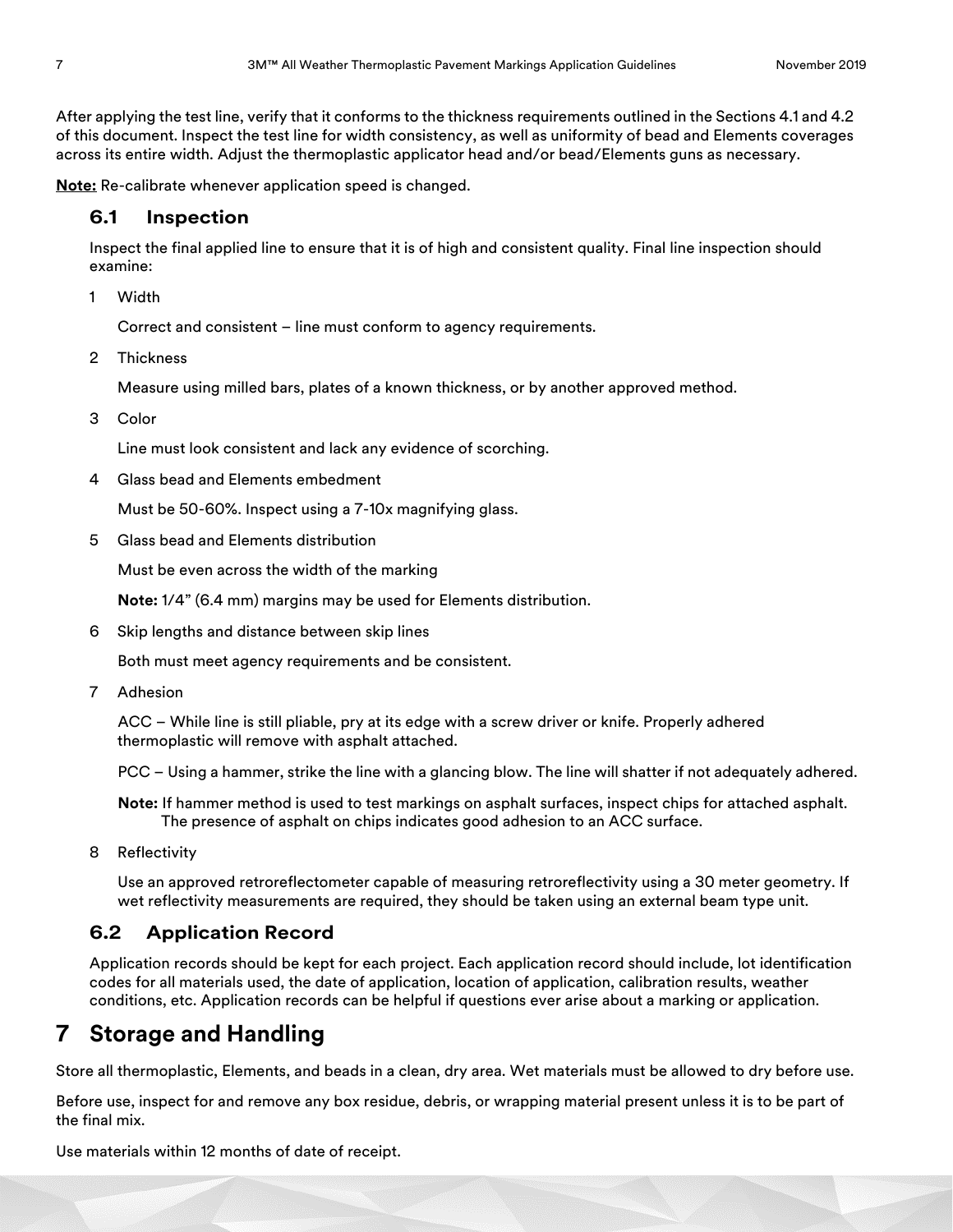# **8 Health and Safety Information**

Read all health hazard, precautionary, and first aid statements found in the Safety Data Sheets (SDS) and Article Information Sheets for important health, safety, and environmental information. To obtain SDSs and Article Information Sheets for 3M products, go to 3M.com/SDS, contact 3M by mail, or for urgent requests call 1-800-364-3577.

# **9 Disposal**

Dispose all materials in accordance with local, state or province, and federal or country requirements.

# **10 Other Product Information**

Always confirm that you have the most current version of the applicable product bulletin, information folder, or other product information from 3M's Website at [http://www.3M.com/roadsafety.](http://www.mmm.com/tss)

For situations not specifically covered in this folder, or questions regarding application of 3M All Weather Paint, it is the responsibility of the installer to contact the appropriate 3M sales representative or 3M Application Engineer at 1-800-533-1380 for guidance.

# **11 Literature References**

| 3M IF 5.18                   | 3M™ Stamark™ Pavement Marking Tape and Liquid Pavement Markings Application |
|------------------------------|-----------------------------------------------------------------------------|
|                              | Guidelines for Pavement Markings in Grooved Pavement Surfaces               |
| 3M IF 5.23                   | 3M™ Connected Roads All Weather Elements Application Guidelines             |
| <b>3M PB AWP</b>             | 3M™ All Weather Paint                                                       |
| <b>3M PB AWT</b>             | 3M™ All Weather Thermoplastic                                               |
| <b>3M PB CR AWE</b>          | <b>3M™ Connected Roads All Weather Elements</b>                             |
| <b>3M Road Surface Guide</b> |                                                                             |

ASTM Test Methods are available from ASTM International, West Conshohocken, PA.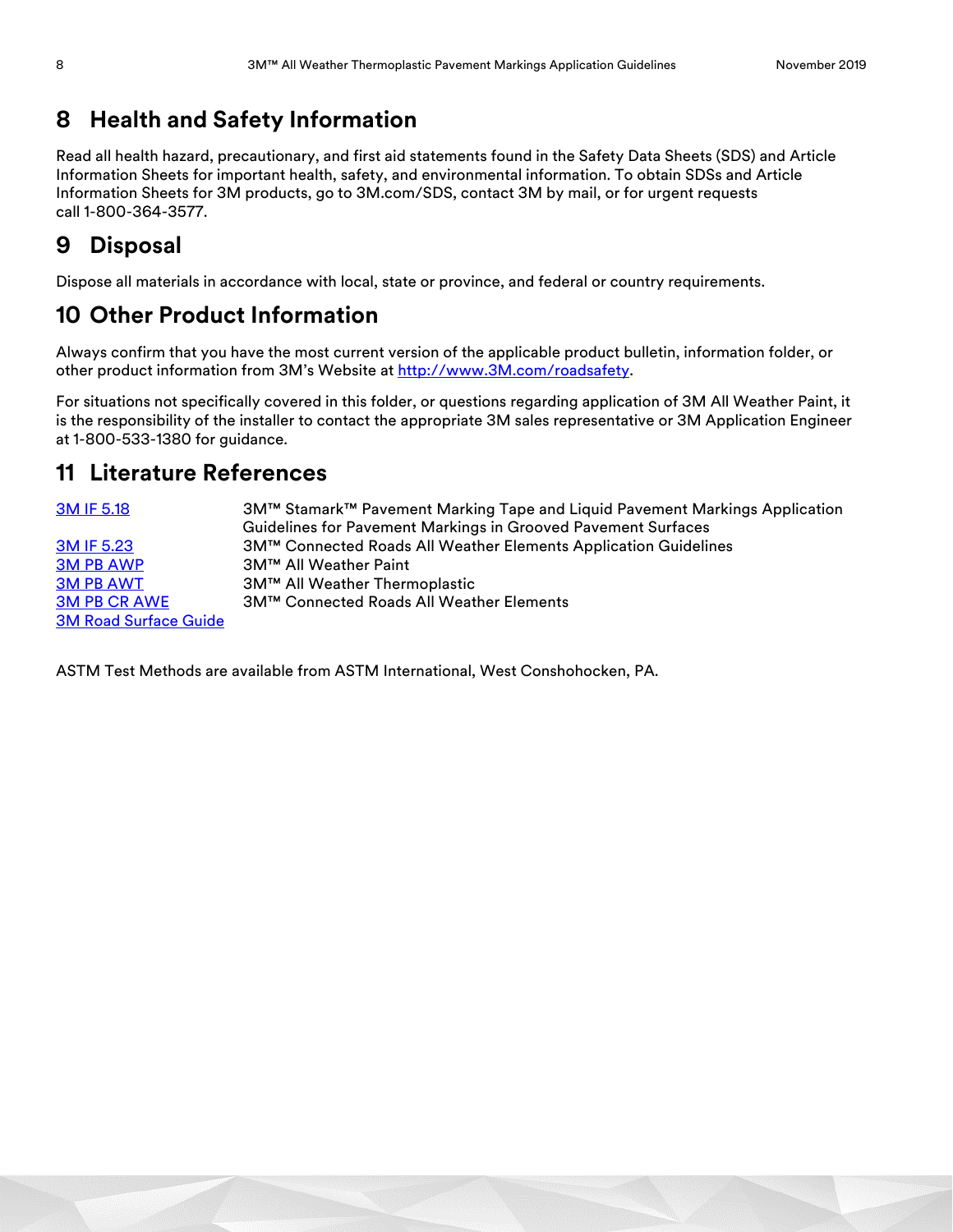# **Appendix A**

# **3M All Weather Thermoplastic Troubleshooting Guide**

| <b>Issue</b>                                                                       | <b>Possible Causes</b>                                                                                                                                                                              | <b>Solutions</b>                                                                                                                                                                                              |
|------------------------------------------------------------------------------------|-----------------------------------------------------------------------------------------------------------------------------------------------------------------------------------------------------|---------------------------------------------------------------------------------------------------------------------------------------------------------------------------------------------------------------|
| Smooth or lightly dimpled surface<br>appearance                                    | Bead and/or Elements sink too deep                                                                                                                                                                  | Adjust thermoplastic temperature. Move Elements<br>and bead guns back from the thermoplastic<br>discharge.                                                                                                    |
| Glassy or smooth surface<br>appearance                                             | No beads or Elements; or malfunctioning<br>applicator gun                                                                                                                                           | Repair bead or Elements gun, increase bead rate,<br>move bead gun, check bead coating.                                                                                                                        |
| Cratered surface                                                                   | Beads or Elements popped out                                                                                                                                                                        | Increase thermoplastic temperature and re-check<br>bead/Elements coating, move bead/ Elements gun<br>closer to the thermoplastic gun.                                                                         |
| Rough edges                                                                        | Thermoplastic temperature too low, resulting<br>in poor adhesion, mechanical problem,<br>moisture in pavement                                                                                       | Check thermoplastic temperature, check application<br>equipment, reduce application speed on rough<br>surfaces, check for presence of moisture and stop<br>application if present.                            |
| Uneven edges                                                                       | Thermoplastic temperature too high, resulting<br>in flowing material on uneven road surface                                                                                                         | Reduce thermoplastic temperature if flowing<br>observed.                                                                                                                                                      |
| Off-color appearance                                                               | Scorching/burning of material, caused by<br>overheating, too many reheats or<br>contamination with yellow-colored<br>thermoplastic                                                                  | Discard material, check temperatures, thoroughly<br>clean applicator.                                                                                                                                         |
| Stretched or pulled appearance                                                     | Thermoplastic applied too cold or too fast                                                                                                                                                          | Check temperature and application speed.                                                                                                                                                                      |
| Bubbly/severely dimpled/ pitted/<br>pinhole appearance                             | Moisture present in pavement or presence of<br>undried primer, resulting in poor bond, air<br>trapped in pavement surface                                                                           | Stop operation, check for moisture or allow primer to<br>dry and cure. Check for proper temperature and<br>reduce application speed to avoid trapped air.                                                     |
| Cracks in finished line                                                            | Reflection cracking from road surface,<br>misaligned applicator trough/shoe, thickness<br>too low, overheating                                                                                      | Check trough and shoe for proper alignment, check<br>thermoplastic thickness and adjust as necessary,<br>check temperature.                                                                                   |
| Grooved or scarred appearance                                                      | Plugged thermoplastic discharge nozzle                                                                                                                                                              | Check for foreign material or hardened thermoplastic<br>and remove.                                                                                                                                           |
| Thermoplastic appears too thick<br>and does not flow properly                      | Too many reheats, temperature too low,<br>contamination by material previously stored in<br>the pot                                                                                                 | Check temperature and agitation, clean out unit;<br>especially if different thermoplastic type has<br>previously been used.                                                                                   |
| Reflectivity is uneven or<br>inconsistent                                          | Variable bead/Elements application, poor or<br>excessive embedment                                                                                                                                  | Check thermoplastic temperature. Check calibration<br>for bead/Elements application. Inspect bead/<br>Elements applicator discharge for plugging and<br>consistent application across width of line.          |
| Grinding noise from thermoplastic,<br>screen clogged with beads and/or<br>Elements | Thermoplastic tank has insufficient agitation to<br>keep beads and Elements suspended<br>(thermoplastic is too hot for agitation)                                                                   | Maintain higher agitation at all times. Keep<br>temperature in range of 400-440 °F (204-227 °C).                                                                                                              |
| Adhesion failure at pavement                                                       | Contaminants or moisture at pavement<br>surface, application temperature too low,<br>application speed too high, pavement<br>temperature too low                                                    | Check for contaminants and moisture. Check<br>application temperature and agitation rate. Reduce<br>application speed. Check if primer should be used for<br>application surface. Check pavement temperature. |
| Glazed surface appearance                                                          | Beads/Elements not sufficiently embedded -<br>thermoplastic temperature too low or too thin,<br>bead or Elements gun too far from<br>thermoplastic discharge point, pavement<br>temperature too low | Check temperature and bead/Elements gun position,<br>check thickness, check pavement temperature.                                                                                                             |